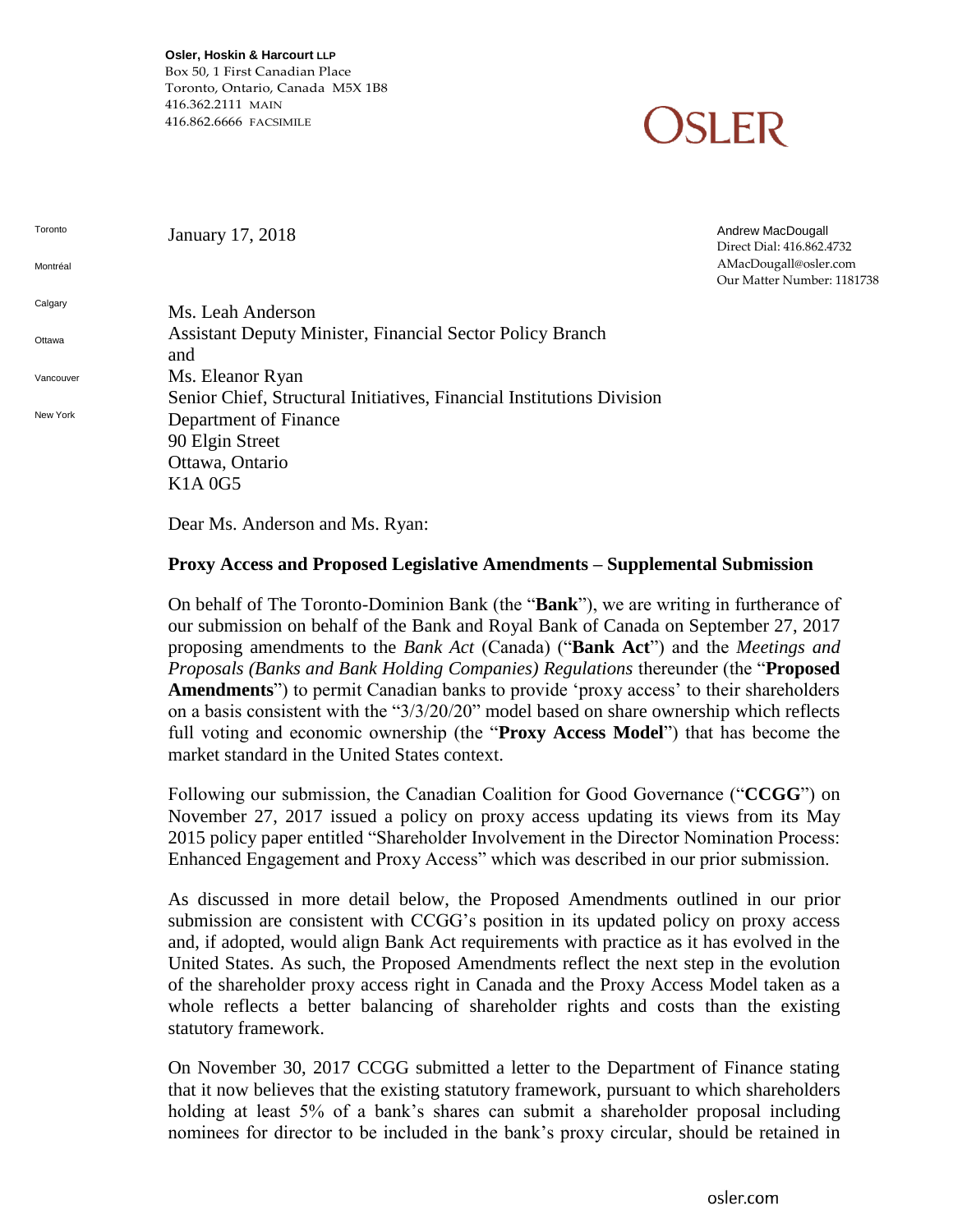Page 2

addition to incorporating the Proxy Access Model in the Bank Act. The Bank believes it would be inappropriate, unnecessary and confusing to include two proxy access frameworks in the Bank Act.

### *Updated CCGG Policy Paper on Proxy Access Consistent with Proposed Amendments*

As described in our prior submission, in its earlier publication CCGG, on behalf of its members, proposed that shareholders be entitled to submit nominees for director to be included in a company's proxy circular if the nominating shareholders owned 5% of the outstanding shares, or 3% of the outstanding shares in the case of corporations with a market capitalization of \$1 billion or more. CCGG would not have required the nominating shareholder(s) to hold any shares for a period of time prior to the submission, and would have limited the number of nominees to a maximum of three or 20% of the board. We noted that CCGG was reviewing the position taken in its policy paper and that it would support a requirement that the nominating shareholder must hold shares equal to the relevant minimum ownership threshold for at least three years prior to the date the nomination is submitted (i.e. at a 3% threshold for the Bank, since it has a market capitalization of greater than \$1 billion).

CCGG's updated proxy access policy confirms its support for adoption of proxy access rights consistent with the Proxy Access Model. The updated policy states:

> "CCGG believes that shareholders should have the right to nominate directors on the following terms:

- A shareholder or group of shareholders must hold an aggregate economic and voting interest of at least 3% of the outstanding shares.
- The 3% minimum threshold must have been held for at least 3 years.
- The number of directors to be nominated by shareholders using the proxy access mechanism cannot exceed the greater of 2 or 20% of the board."

As noted above, the Proposed Amendments to the Bank Act included in our prior submission are consistent with CCGG's position in its updated policy and reflect the next step in the evolution of the shareholder proxy access right. If adopted, they would also align Bank Act requirements with practice as it has evolved in the United States. Although CCGG states that it has received an opinion that it would be possible to adopt a by-law provision that reflects a lower minimum ownership threshold of 3% notwithstanding the statutory 5% minimum ownership threshold, the Bank does not believe this is currently permitted by the Bank Act. The Proposed Amendments are needed to resolve this difference of opinion.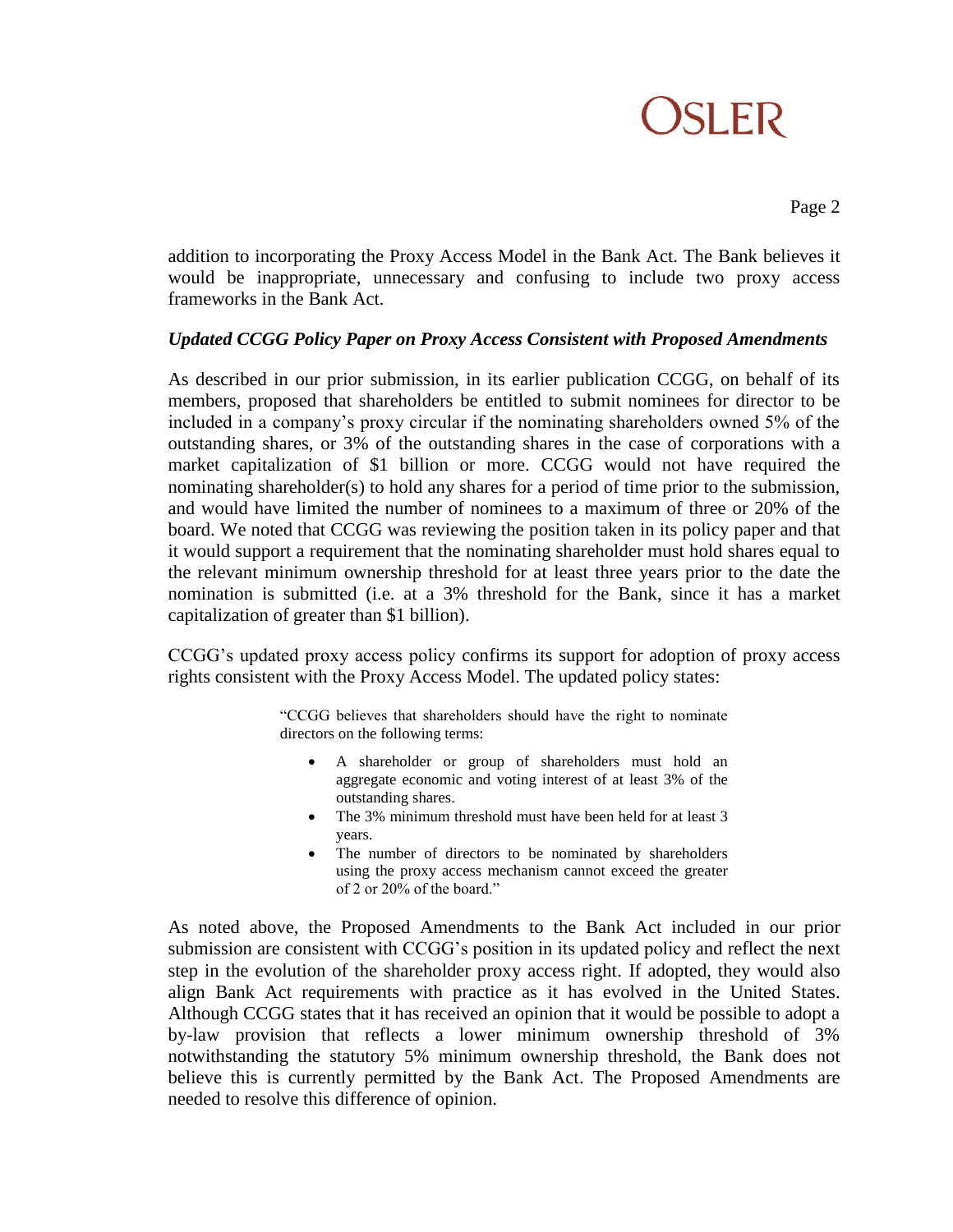Page 3

### *Proposed Amendments Are A Further Evolution of the Shareholder Proxy Access Right*

The shareholder proxy access right has evolved significantly since it was first introduced into Canadian federal law.

In 1970, *Canada Corporations Act* was amended to introduce for the first time in Canada a statutory right for shareholders to submit a proposal to be voted on at the annual meeting. The new provision prescribed certain requirements in order to be eligible to submit a proposal and expressly stated that a shareholder proposal could include nominees for director provided that the proposal for director nominees was submitted by at least 10 shareholders who collectively held at least 20% of the outstanding shares at the time the proposal was submitted.

In 1971, the report of the Dickerson Committee on a model for a new business corporations statute for Canada was released. The draft model statute included a modified version of the new shareholder proposal mechanism and lowered to 5% the ownership threshold for submitting director nominees and for requisitioning a shareholder meeting. These provisions of the draft model statute were incorporated in the *Canada Business Corporations Act* ("**CBCA**") when it was proclaimed in force on December 15, 1975. Identical provisions were eventually added to the Bank Act in 1980.

Further amendments made to the CBCA in 2001 modified the eligibility requirements to submit a shareholder proposal. The corporation's ability to reject a proposal on the basis that it was primarily for the purpose of promoting general economic, political, racial, religious, social or similar causes was deleted, and the amendments introduced minimum ownership and length of ownership eligibility requirements. No change was made to the 5% ownership threshold for submitting director nominees and for requisitioning a shareholder meeting. The stated purpose for introducing the new restrictions was to "curtail abuse" of the shareholder proposal mechanism by shareholders who have not "manifested a genuine interest and stake in the affairs of the corporation".

In January 2003, the Department of Finance released a consultation paper entitled "Corporate Governance of Financial Institutions." Among other things, the consultation paper discussed shareholder proposals. It noted that concerns had been raised that certain aspects of the proposal rules should strike a more appropriate balance between the ability of shareholders to exercise their governance rights, as against the cost implications of doing so. The consultation paper then referenced the specific amendments that had been made to the CBCA to adjust the balance between these considerations. In particular, it was stated (at p.17) that the CBCA amendments added "new threshold requirements (e.g., minimum periods in which shareholders must hold shares prior to making a proposal) to ensure the proposals can only be made by shareholders who have a long term interest in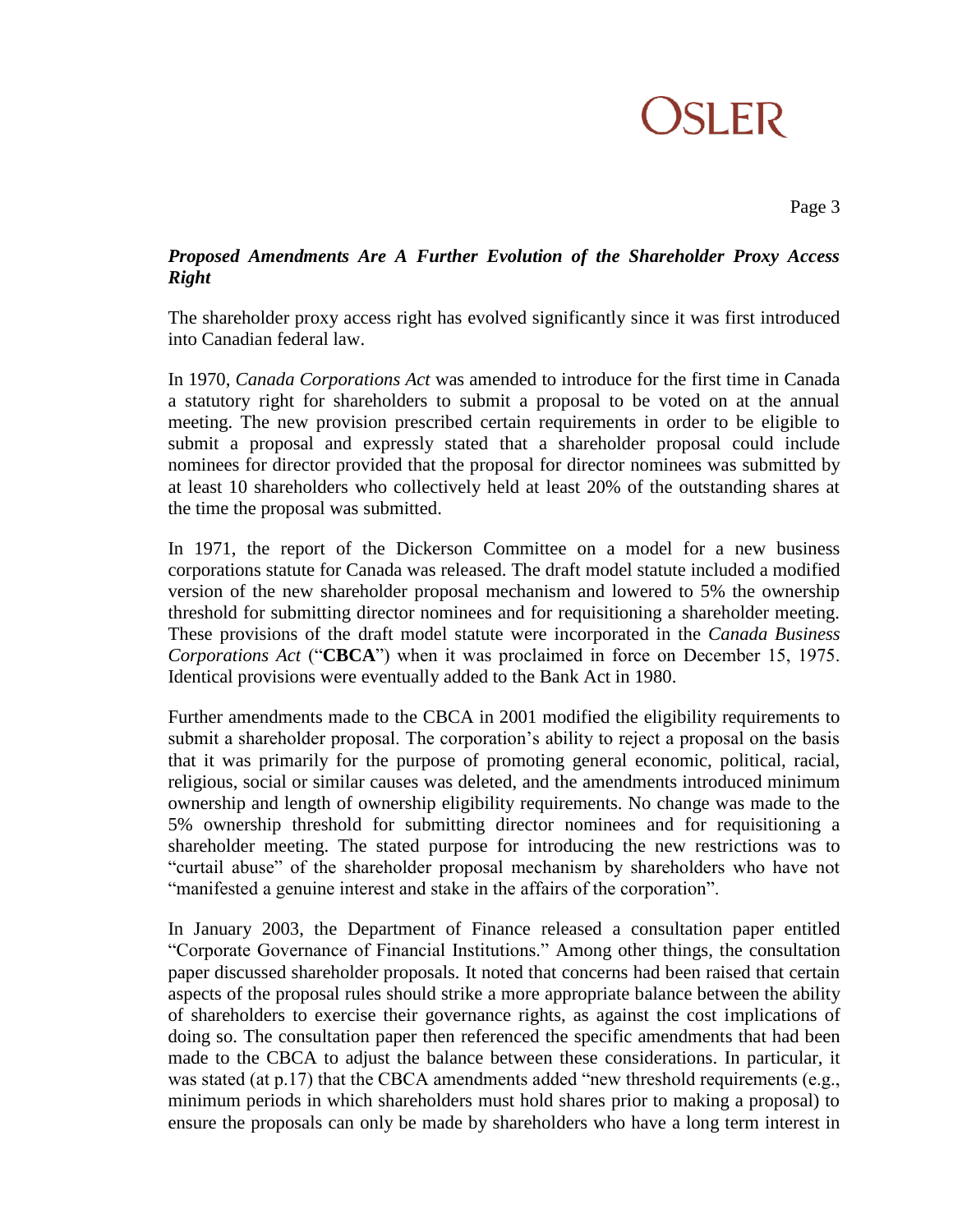Page 4

the financial viability of the company." In 2005, corresponding amendments were made to the Bank Act.

### *CCGG's Additional Views on Proxy Access*

In its updated policy paper, CCGG states that, in addition to the terms of its proxy access policy outlined above, shareholder proxy access should be "subject to the following terms:

- Nominating shareholders must represent that they are not seeking control and that their economic ownership interest is at least equal to 3% of the issuer's outstanding voting shares.
- Disclosure about shareholder nominees should be set out fairly in the company's proxy circular, including being located in the same section of the proxy circular with the same prominence and on essentially the same terms as disclosure about the company's nominees, along with the use of a fair "universal proxy" form.
- Shareholders nominating directors should be able to use the company's proxy circular to solicit support (i.e., as referred to below, they should not be required to deliver a dissident circular).
- Shareholders must continue to hold the prescribed percentage of shares up to the time of the meeting at which the shareholder‐nominees are proposed for election.
- Proxy access be adopted in the form of a by-law rather than a board policy."

As stated in our prior submission, pending changes to the Bank Act, the Bank, in common with other Canadian banks, has voluntarily introduced a proxy access policy to provide proxy access rights to its shareholders reflecting the Proxy Access Model. As previously noted, the Bank is not in a position to adopt proxy access in any form reflecting a 3% minimum ownership threshold unless and until the Proposed Amendments are made. The Bank expects that, following the enactment of changes to the Bank Act flowing from the ongoing consultation process, it will give effect to the terms of its proxy access policy in its by-laws.

#### *Dual Proxy Access Mechanisms Inappropriate, Unnecessary and Confusing*

We also wish to comment specifically on CCGG's November 30, 2017 letter to the Department of Finance in which CCGG states that it has now determined that its proposals for enhanced proxy access should be incorporated into the Bank Act through a new standalone provision and not by revising section 143(4) of the Bank Act in the manner proposed by the Proposed Amendments.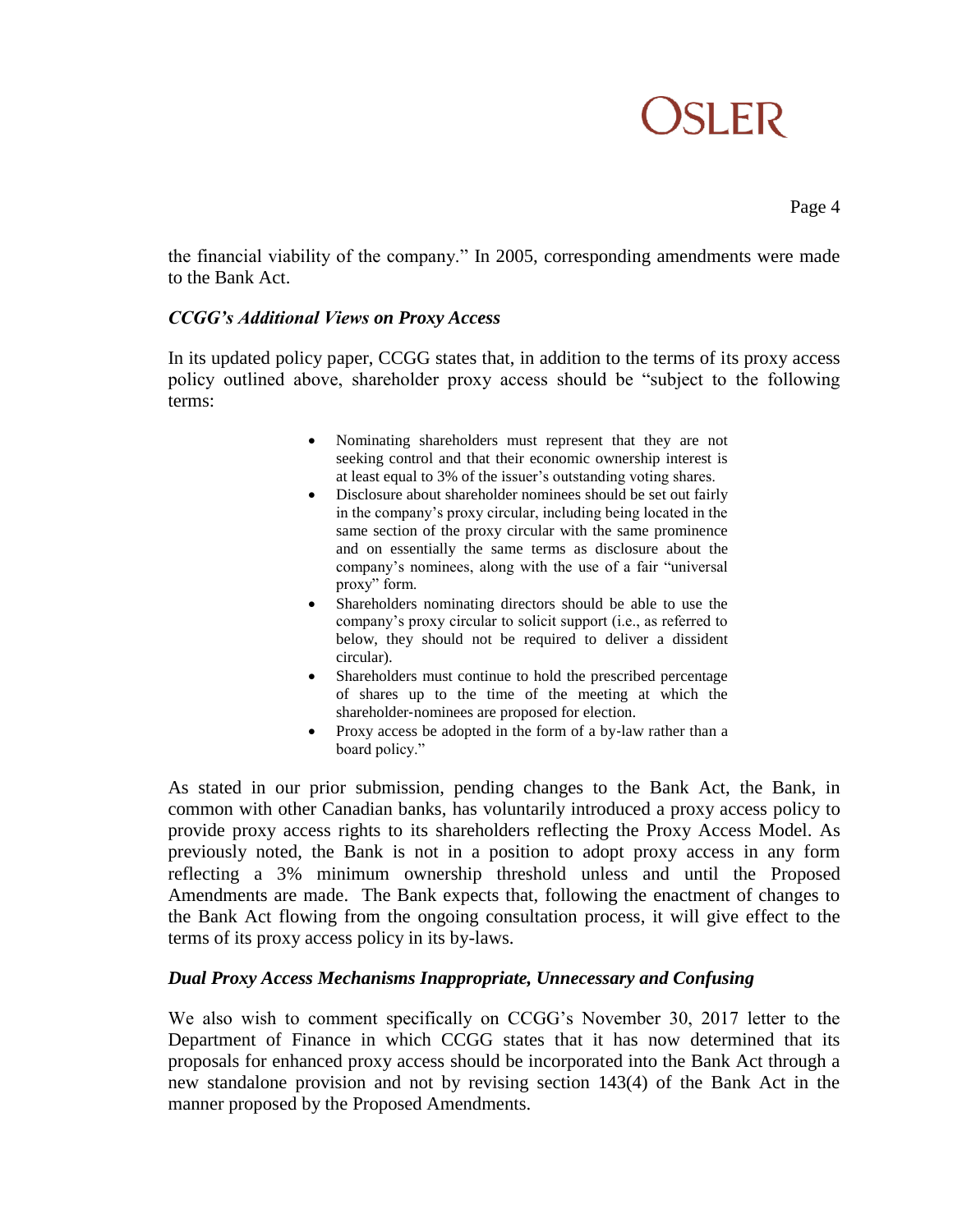#### Page 5

CCGG's stated reason for this approach is that the existing s. 143(4) of the Bank Act "extends an important and unique right to shareholders" that is somehow distinct from the Proxy Access Model, and that shareholders should have the ability to exercise either right. The assertion that the existing statutory provision provides "an important and unique right" distinct from the Proxy Access Model is surprising in light of CCGG's long-standing position, first articulated in its May 2015 policy paper and reaffirmed in its updated proxy access policy issued on November 27, 2017, that existing statutory rights in this regard are "impractical, ineffective, onerous to implement and unreasonably expensive".

The Bank does not agree with all of CCGG's criticisms of the existing statutory framework, but it does believe that the Proxy Access Model taken as a whole reflects a better balancing of shareholder rights and costs than the existing statutory framework. The Proposed Amendments are therefore necessary and appropriate, and also provide an opportunity to modernize the shareholder proxy access right to reflect developments in the capital markets in order to ensure that the shareholder proxy access right continues to operate in the fashion originally intended. For example, the three year pre-submission ownership requirement ensures that the right is exercised by those with a long-term interest in the Bank. In addition, there is added clarity regarding the meaning of ownership to preclude 'empty voting' and ensure that those who exercise the right have a real economic interest in the Bank. Finally, the limit on the number of nominees under the Proxy Access Model ensures that the director nomination right will not be abused as an attempt to gain control of the Bank.<sup>1</sup> The Proposed Amendments are not revolutionary, but rather reflect the next step in the evolution of the shareholder proxy access right.

The Bank also believes it would be inappropriate, unnecessary and confusing to retain the existing statutory framework following the addition of the Proxy Access Model to the Bank Act. Only one mechanic is necessary to serve the purpose of proxy access, which is to provide a shareholder with an opportunity to bypass the bank's normal director nomination process and submit nominees directly to shareholders for consideration. It would be confusing to shareholders if both the existing statutory framework and proxy access rights were permitted to operate concurrently, and it raises the potential of the dual rights being abused to effect a change in corporate control on a basis that is not fully transparent to shareholders. Moreover, as noted above, the Proposed Amendments

 $\overline{a}$ 

<sup>&</sup>lt;sup>1</sup> For example, without providing the disclosure that would be required in a dissident proxy circular an activist investor currently could propose replacing a majority of the board with nominees committed to the pursuit of the activist's strategy and may succeed if a 'wolf pack' of similarly-minded hedge funds and other activist investors support that strategy.